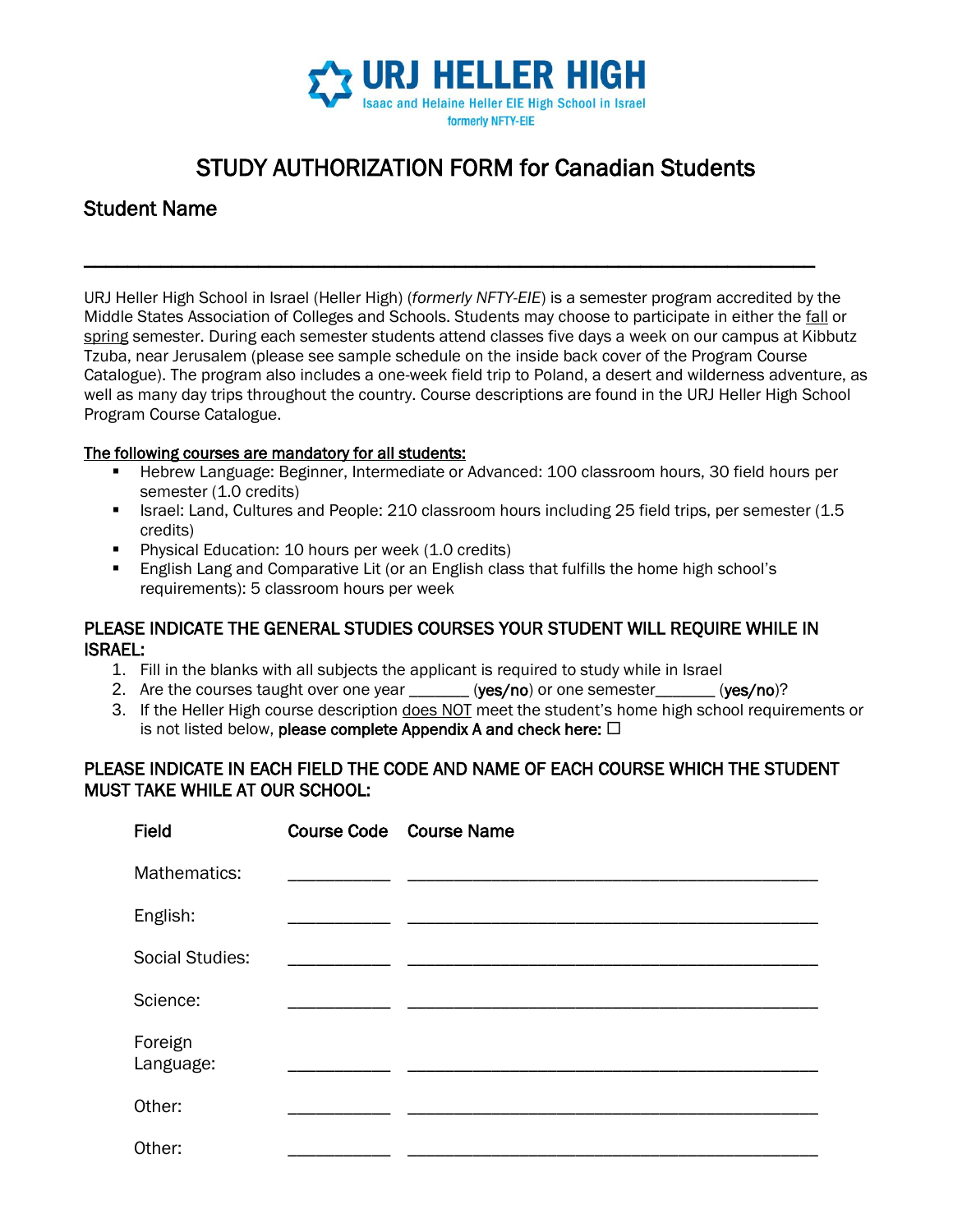# Study Authorization Form for Canadian students (cont.)

### Important Notes:

### 1) Please be advised that each student and home high school is responsible for providing URJ Heller High with a copy of the course syllabus for each course the student will take in Israel (excluding Israel: Land, Cultures and People and Hebrew Ulpan)

2) Private tutorials in courses not listed can be arranged at an additional cost. If you have any questions, please contact the Heller High School in Israel Director of Admissions, Phone Number (212) 650-4073, Fax (212) 504- 8031, Email: hellerhigh@urj.org

### AUTHORIZATION FORM TO BE COMPLETED AND SIGNED BY PRINCIPAL, DEAN OR GUIDANCE COUNSELOR

I have read the URJ Heller High School in Israel course descriptions, approve the course of study as indicated above, and will grant full academic credit general studies, Physical Education, Hebrew, and Israel: Land, Cultures and People upon receipt of an official transcript from the URJ Heller High School in Israel.

#### PLEASE PRINT CLEARLY

|  |  | . Date: _____/ _____/ ______ |  |  |  |
|--|--|------------------------------|--|--|--|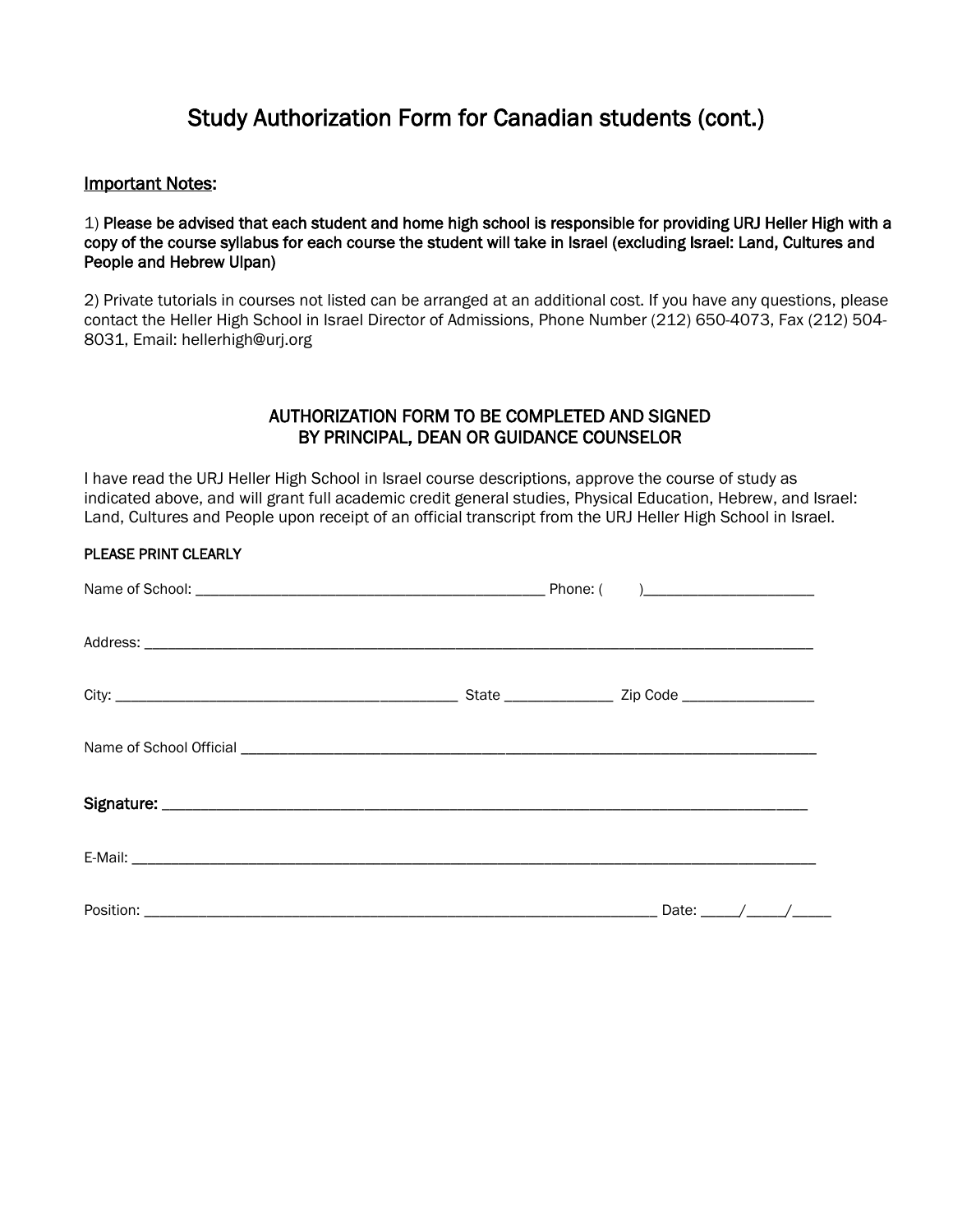# Study Authorization Form for Canadian students (cont.)

Please return this form to the applicant's parent/s:

| Parent Address: |           |          |  |
|-----------------|-----------|----------|--|
| City:           |           |          |  |
| State:          | Zip Code: | Phone: ( |  |

### TO BE SIGNED BY PARENTS

I have reviewed this Study Authorization Form as completed by the official at my child's school and accept the course of study indicated.

Name of Parent:

Signature: \_\_\_\_\_\_\_\_\_\_\_\_\_\_\_\_\_\_\_\_\_\_\_\_\_\_\_\_\_\_\_\_\_\_\_\_\_\_\_\_\_\_\_\_\_\_\_\_\_\_\_\_\_\_\_\_\_\_\_\_\_\_\_\_\_\_\_\_\_

\_\_\_\_\_\_\_\_\_\_\_\_\_\_\_\_\_\_\_\_\_\_\_\_\_\_\_\_\_\_\_\_\_\_\_\_\_\_\_\_\_\_\_\_\_\_\_\_\_\_\_\_\_\_\_\_\_\_\_\_\_\_\_\_\_\_\_\_\_\_\_\_\_\_\_\_\_\_

Date: \_\_\_\_\_/\_\_\_\_\_/\_\_\_\_\_

Note: this form may be uploaded to your URJ Heller High account, e-mailed to hellerhigh@urj.org, or faxed to 212-504-8031.

Please contact the URJ Heller High Director of Admissions with any questions, 212-650-4073.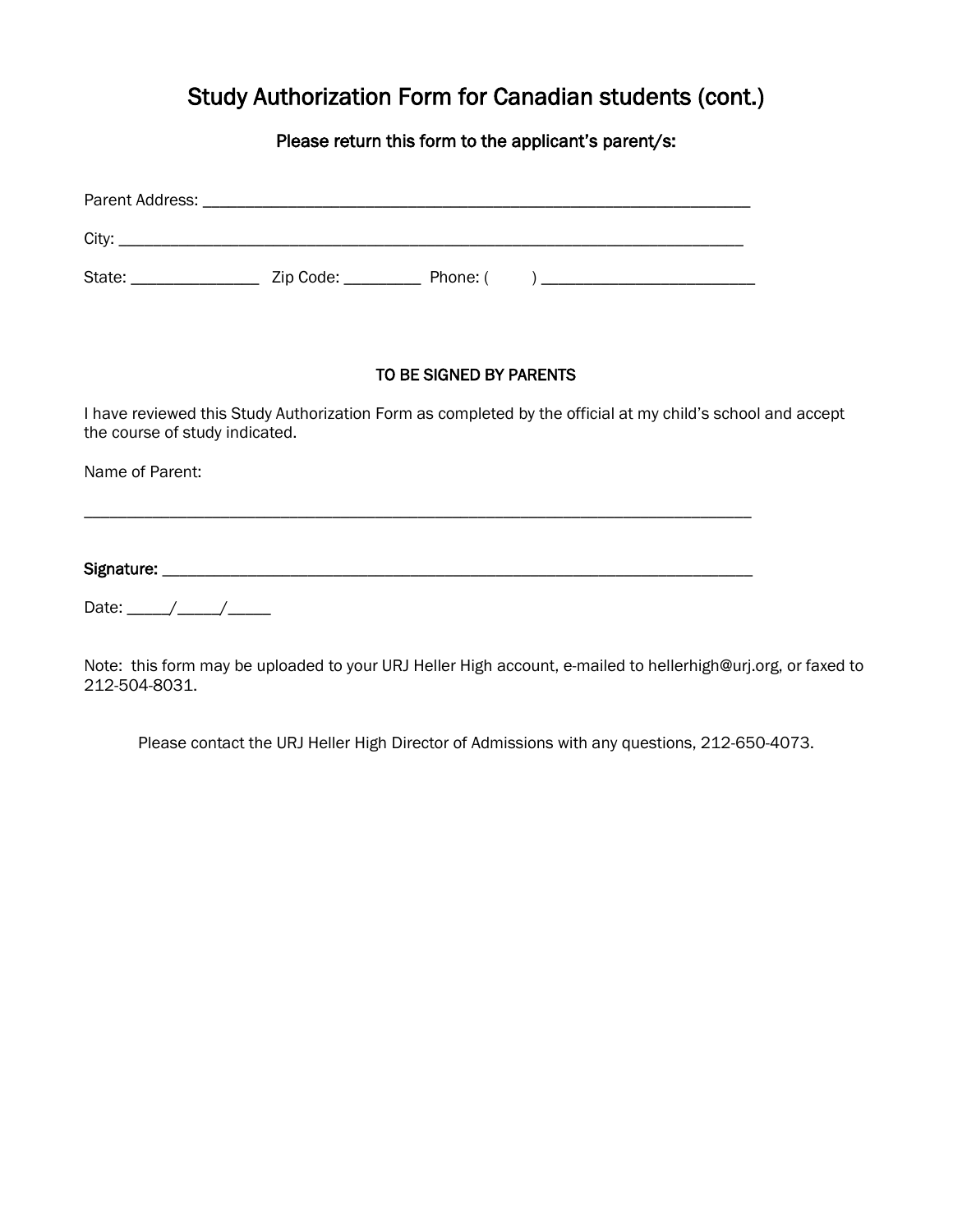

# Study Authorization APPENDIX A (Canadian)

# Student Name **Example 20**

Note: A separate copy of this form must be submitted for every subject that is different from your school's curriculum or is not a course generally offered by Heller High and listed on the Study Authorization Form. Please duplicate as necessary.

## Part One: Special Study to be completed By school official

Subject\_\_\_\_\_\_\_\_\_\_\_\_\_\_\_\_\_\_\_\_\_\_\_\_\_\_\_\_\_\_\_\_\_\_\_\_\_\_\_\_\_\_\_\_\_\_\_\_\_\_\_\_\_\_\_\_\_\_\_\_\_\_\_\_\_\_\_\_\_\_\_\_\_\_\_\_\_\_\_\_\_\_\_\_\_\_\_

Section A: Please explain, in detail, how and why the course as described in the URJ Heller High Program Catalogue is different from your school's academic requirements. If the course is not included in the URH Heller High Program Catalogue, please describe. To best prepare our students for a smooth transition back to their home high schools from URJ Heller High School in Israel, we require as much detailed information as possible. Also, please attach a syllabus of the course as it is taught in your school, indicating those topics which the applicant needs to cover during the semester. URJ Heller High makes every effort to accommodate most academic needs, provided we have all the necessary information.

\_\_\_\_\_\_\_\_\_\_\_\_\_\_\_\_\_\_\_\_\_\_\_\_\_\_\_\_\_\_\_\_\_\_\_\_\_\_\_\_\_\_\_\_\_\_\_\_\_\_\_\_\_\_\_\_\_\_\_\_\_\_\_\_\_\_\_\_\_\_\_\_\_\_\_\_\_\_\_\_\_\_\_\_\_\_\_\_\_\_\_\_\_

\_\_\_\_\_\_\_\_\_\_\_\_\_\_\_\_\_\_\_\_\_\_\_\_\_\_\_\_\_\_\_\_\_\_\_\_\_\_\_\_\_\_\_\_\_\_\_\_\_\_\_\_\_\_\_\_\_\_\_\_\_\_\_\_\_\_\_\_\_\_\_\_\_\_\_\_\_\_\_\_\_\_\_\_\_\_\_\_\_\_\_\_\_

\_\_\_\_\_\_\_\_\_\_\_\_\_\_\_\_\_\_\_\_\_\_\_\_\_\_\_\_\_\_\_\_\_\_\_\_\_\_\_\_\_\_\_\_\_\_\_\_\_\_\_\_\_\_\_\_\_\_\_\_\_\_\_\_\_\_\_\_\_\_\_\_\_\_\_\_\_\_\_\_\_\_\_\_\_\_\_\_\_\_\_\_\_

\_\_\_\_\_\_\_\_\_\_\_\_\_\_\_\_\_\_\_\_\_\_\_\_\_\_\_\_\_\_\_\_\_\_\_\_\_\_\_\_\_\_\_\_\_\_\_\_\_\_\_\_\_\_\_\_\_\_\_\_\_\_\_\_\_\_\_\_\_\_\_\_\_\_\_\_\_\_\_\_\_\_\_\_\_\_\_\_\_\_\_\_\_

\_\_\_\_\_\_\_\_\_\_\_\_\_\_\_\_\_\_\_\_\_\_\_\_\_\_\_\_\_\_\_\_\_\_\_\_\_\_\_\_\_\_\_\_\_\_\_\_\_\_\_\_\_\_\_\_\_\_\_\_\_\_\_\_\_\_\_\_\_\_\_\_\_\_\_\_\_\_\_\_\_\_\_\_\_\_\_\_\_\_\_\_\_

Section B: Please check one of the following:

It is your recommendation that the applicant:

- 1.  $\Box$  Cover the missing material through independent study, arrangements to be worked out between the home high school and parents.
- 2.  $\Box$  Participate in the regular Heller High course but complete any extra work as an independent study, which has been previously arranged with the home high school, without supervision.
- 3.  $\Box$  Participate in the regular Heller High course but have supplementary tutoring as necessary (up to two hours/week) to complete the academic requirements as detailed here.
- 4.  $\Box$  Heller High will arrange for the student to have a private tutorial to study this subject.
- 5.  $\Box$  Heller High will arrange for the student to have a private course to study this subject.

#### Signature of School Official: \_\_\_\_\_\_\_\_\_\_\_\_\_\_\_\_\_\_\_\_\_\_\_\_\_\_\_\_\_\_\_\_\_\_\_\_\_\_\_\_\_\_\_\_\_\_\_\_\_\_\_\_\_\_\_\_

| Date: |  |
|-------|--|
|       |  |

Please return this completed form to student for parental signature.